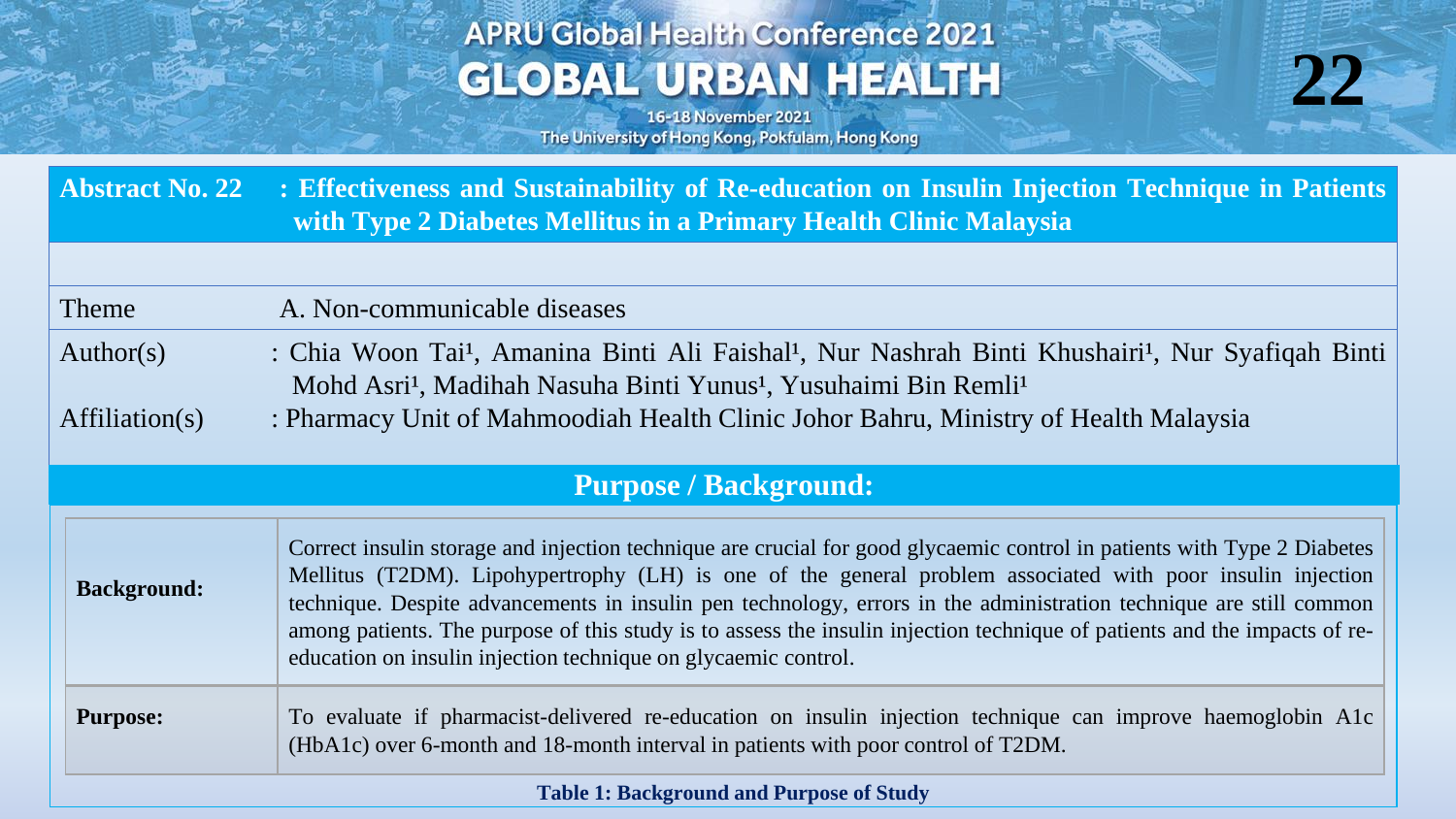# **APRU Global Health Conference 2021 GLOBAL URBAN HEALTH**



16-18 November 2021 The University of Hong Kong, Pokfulam, Hong Kong

**Abstract No. 22 : Effectiveness and Sustainability of Re-education on Insulin Injection Technique in Patients with Type 2 Diabetes Mellitus in a Primary Health Clinic Malaysia**

### **Methods Results**

| A prospective study was carried out at Mahmoodiah Health Clinic from June 2018 until                                                                                 | <b>Table 2: Demographic Characteristic</b>   |                         |
|----------------------------------------------------------------------------------------------------------------------------------------------------------------------|----------------------------------------------|-------------------------|
| January 2019. A hundred of patients were recruited and all patients were treated with insulin.                                                                       | <b>Characteristics</b>                       | No. of Patients (n=10   |
| Patients with T2DM with<br>Excluded<br>Patients who are recruited<br>Last reading of                                                                                 | Age (years) $58.88 \pm 8.13$ (Mean $\pm$ SD) |                         |
| non-insulin injection<br>criteria:<br>in DMTAC programme<br>HbA1c $\leq$ 7.5%                                                                                        | <b>Gender</b>                                |                         |
| <b>Information Required Recorded Into Data Collection Form</b>                                                                                                       | Male<br>Female                               | 45<br>55                |
| Participants will be given consent form in the English language and their demographic information<br>$\blacksquare$                                                  | <b>Ethnicity</b>                             |                         |
| and history of T2DM will be collected and recorded in the form.                                                                                                      | Malay                                        | 58                      |
| Education on the insulin injection technique will be given by a single researcher who is a trained<br>$\blacksquare$                                                 | Chinese                                      | 16                      |
| Diabetes Medication Therapy Adherence Clinic (DMTAC) pharmacist.<br>Assessment of insulin injection technique is standardized based on the latest guidelines on<br>٠ | Indian                                       | 26                      |
| medication counselling published by Pharmaceutical Services Division of MOH Malaysia in 2014.                                                                        | 8                                            | <b>BMI</b> Category     |
| Participants' injection technique and HbA1c were assessed at baseline, 6 months and 18 months<br>$\blacksquare$                                                      |                                              | Normal $(18.5-22.9)$    |
| afterward.                                                                                                                                                           | 40                                           | Pre-obese $(23.0-27.4)$ |
| <b>Result analyzed using SPSS Version 20</b>                                                                                                                         | 46                                           | Obese I=27.5-34.9       |
| Descriptive, paired T test for parametric data                                                                                                                       | <b>Chart 1:</b>                              | ■ Obese II (35.0-39.9)  |
| <b>Figure 1: Study Flow</b>                                                                                                                                          | <b>Body Mass Index (kg/m<sup>2</sup>)</b>    | Obese III $(>40.0)$     |

| <b>Characteristics</b>                                   | No. of Patients $(n=100)$                                                                                                    |  |  |  |
|----------------------------------------------------------|------------------------------------------------------------------------------------------------------------------------------|--|--|--|
| Age (years) $58.88 \pm 8.13$ (Mean $\pm$ SD)             |                                                                                                                              |  |  |  |
| <b>Fender</b>                                            |                                                                                                                              |  |  |  |
| Male<br>Female                                           | 45<br>55                                                                                                                     |  |  |  |
| thnicity                                                 |                                                                                                                              |  |  |  |
| Aalay<br>Chinese<br>ndian                                | 58<br>16<br>26                                                                                                               |  |  |  |
| 8                                                        | <b>BMI</b> Category                                                                                                          |  |  |  |
| 40<br>46<br>art 1:<br>ly Mass Index (kg/m <sup>2</sup> ) | Normal (18.5-22.9)<br><b>Pre-obese</b> $(23.0-27.4)$<br>Obese I=27.5-34.9<br>Obese II $(35.0-39.9)$<br>Obese III $($ > 40.0) |  |  |  |